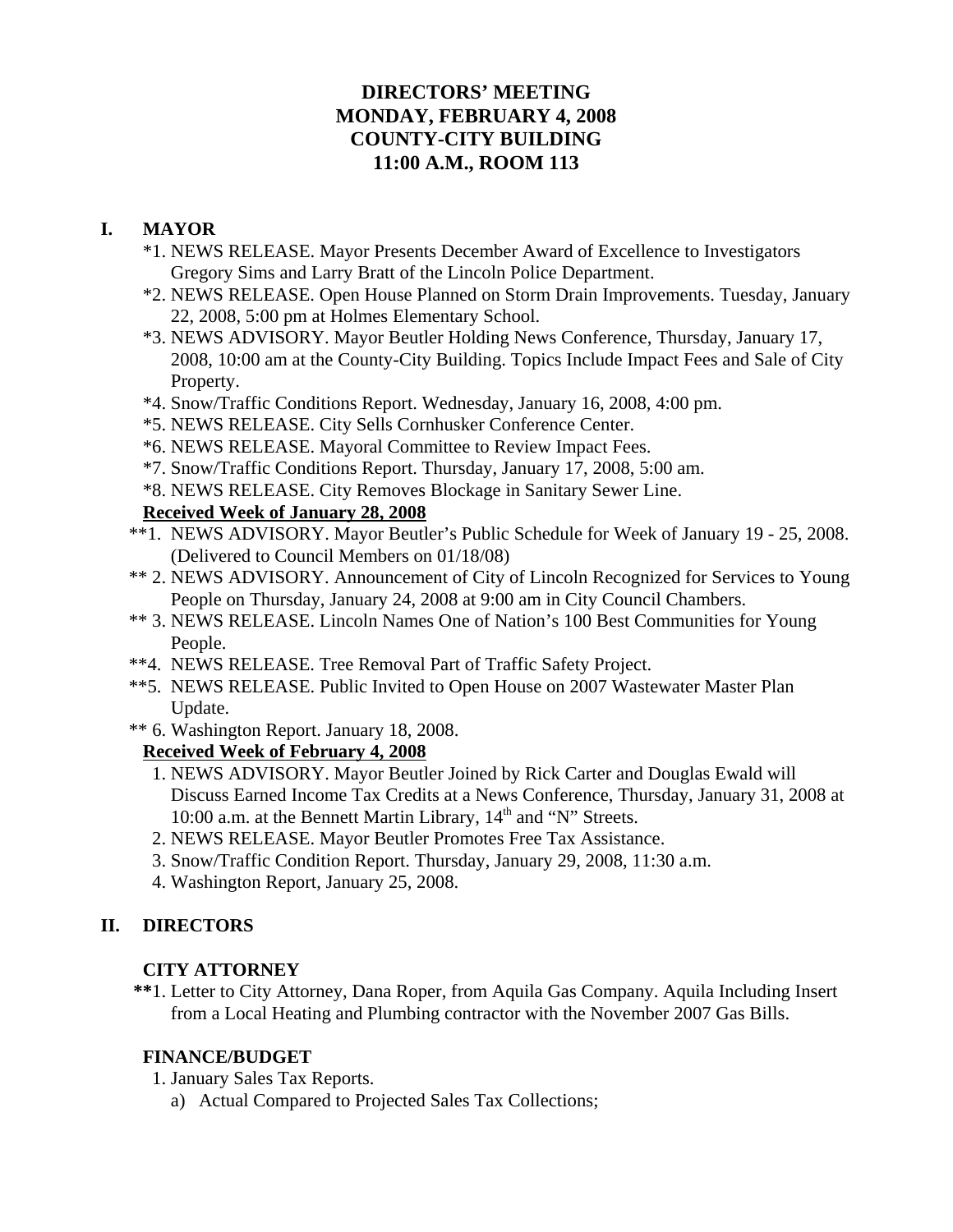- b) Gross Sales Tax Collections with Refunds Added Back In. 2002-2003 Through 2007- 2008;
- c) Net Sales Tax Collections. 2002-2003 Through 2007-2008; and
- d) Sales Tax Refunds. 2002-2003 Through 2007-2008.

# **FINANCE/TREASURER**

\*\*1. Monthly City Cash Report.

### **HEALTH DEPARTMENT**

\*1. NEWS RELEASE. Flu Shots Encourages and Still Available.

### **PLANNING DEPARTMENT**

1. Annexation by Final Plat. Waterford Estates. Effective October 15, 2007, 93.00 Acres.

### **PLANNING COMMISSION**

1. Action by Planning Commission, January 30, 2008.

# **PLANNING COMMISSION FINAL ACTION**

- \*1. Waiver No. 07010. Sidewalks, Hendrick's 4th Addition, 6501 Cornhusker Highway. Resolution No. 07010.
- \*2. Special Permit No. 07054. Accessory Building to be Used as Dwelling for Domestic Employee. East Side of So. 113<sup>th</sup> Street, About One-Half Mile South of A Street. Resolution No. PC-01092.
- \*3. Special Permit No. 04044A. North Creek Villas Community Unit Plan. No. 27<sup>th</sup> Street and Fletcher Avenue. Resolution No. PC-01091.

# **PUBLIC WORKS AND UTILITIES**

- \*1. Response to Councilman Eschliman from Wayne Teten on Snow Removal Responsibilities.
- \*2. Response to Don Thomas, County Engineer, from Roger Figard, City Engineer Regarding Crashes at the Intersection of Yankee Hill Road and So. 56<sup>th</sup> Street.
- $*3$ . Correspondence from Kris Humphrey Regarding Removal of Trees Between  $9<sup>th</sup>$  and  $10<sup>th</sup>$ Streets South of Van Dorn.

# **PUBLIC WORKS/STAR TRAN**

1. Letter to Tracey Hillman Regarding the Upcoming StarTran Route/Schedule Changes. (Distributed to Council Members on 01/25/08)

# **III. CITY CLERK**

# **IV. COUNCIL REQUESTS/CORRESPONDENCE**

### **JON CAMP**

- \*\*1. Correspondence from Richard Blair. Concern with City Using 1 Million Dollars to Help Study a Proposed Arena.
- \*\*2. Correspondence from InterLinc: Council Feedback, Amsberry. Question on Price Regarding Property Sold to Marriott and Totally Opposed to the Convention Center. Who Will End Up Paying?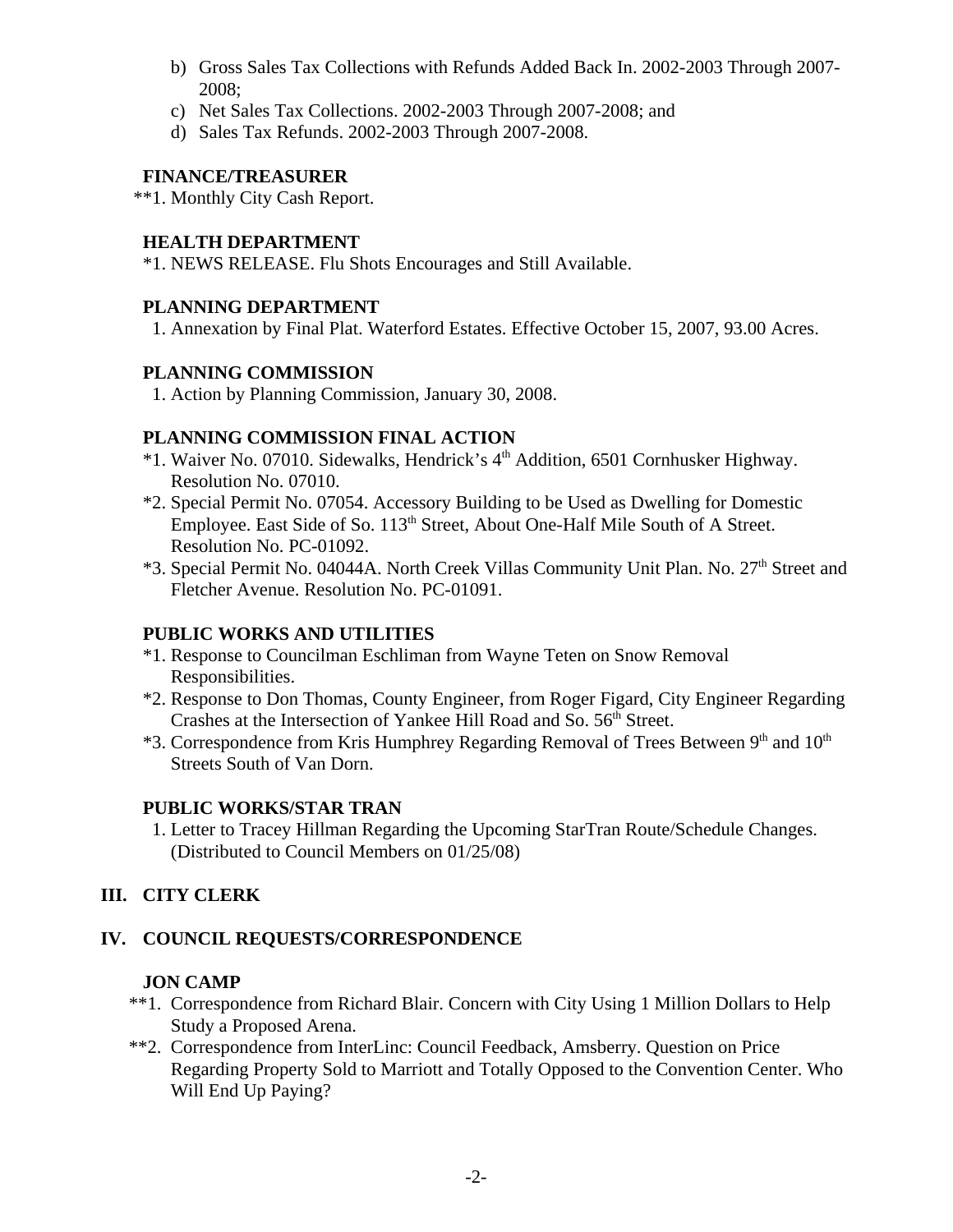# **V. MISCELLANEOUS**

- \*1. Correspondence from Marilynne Bergman Proposing Different Uses of the \$1.2 Million for Study of an Arena.
- \*2. Email from Tracey L. Hillman Regarding the StarTran Routes.
- \*3. Email from Kristin Cunnar. Strengthening Laws and Enforcement.
- \*4. Correspondence from Lincoln Electric System (LES) with Copy of Lincoln Electric System Legislative Guidelines. (Council Members Received on 01/14/08)
- \*5. Email from Pamela Ferris. Switched from Time Warner Cable to DISH Satellite TV.

# **Received Week of January 28, 2008**

- \*\*1. Email from Angie Bringenberg. Trouble with Time Warner Cable Continues.
- \*\*2. Email from Andrea Dickey. Do Not Vote for LES to Increase Rates.
- \*\*3. Email from Lynn Darling. Need Recycling of Garbage, Household Waste and Construction Waste. Saving Through Education.
- **\*\***4. Letter from Eugene Grabow. If City Can Find Money to Support Study on The Arena, Then Restore Lincoln Area Agency on Aging Programs Cut Last Year. (Letter Distributed to Council Members on January 23, 2008)
- \*\*5. Correspondence from Cynthia Peterson. Either Consistently Enforce Grill/Patio Law Across the Board or Get It Off The Books.
- \*\*6. Letter from U. S. Senator Ben Nelson Outlining Accomplishments Which Directly Benefit the City of Lincoln.

# **Received Week of February 4, 2008**

- 1. Email from Darrell Oltman. Carefully Consider LES Rate Increase, People have Limited Budgets.
- 2. Email from Bob Caldwell, Hampton Enterprises, Inc.
	- a) Letter from Lincoln Employers Coalition. Opposes Proposed LES Rate Increase of 5.5%. In the Alternative Would Endorse a 4.5% Increase with Rationale.
- 3. Email from Thomas P. O'Connell, Snyder Industries, Inc. A Member of the Lincoln Employers Coalition and Requests Reducing LES Rate Increase of Proposed 5.5% to 4.5%.
- 4. Email from Jeanette Nakada. Energy Conservation is a Necessity.
- 5. Email from Richard Snook. Allocate Money to Assist Residential and Business Customers to Become More Energy Efficient.
- 6. Email from Tyrol Ehlers. Support Energy Conservation Now. Assist Residential and Business Customers to Become More Energy Efficient with Proposed Initiative to Spend One Million Dollars.
- 7. Email from Brian Pfoltner. Allocate One Million Dollars to Assist Residential and Business Customers to Become more Energy Efficient.
- 8. Email from Susan E. Allen. Support for LES to Promote Energy Efficiency and Renewable Energy.
- 9. Letter from Leola Bulloc, Lincoln Branch NAACP. How Poor People are Being Used to Benefit the Rich People. (Distributed to Council Members on 01/28/08)
- 10. Email from Megan Jackson. Support LES's Plan for Energy Conservation and Renewable Energy.
- 11. Email from Alison Stewart in Support of LES Proposal for Promoting Energy and Renewable Energy.
- 12. Email from Jerry Wolf. Comments and Suggestions Regarding the Fire Department.
- 13. Letter from Angie Bringenberg. Formal Complaint Against Time Warner Cable.
- 14. Email from LaRoy and Mary Seaver. Support \$1 Million to LES To Increase Energy Efficiency.
- 15. Email from Michele Bliven. Against LES Electric Rate Hike.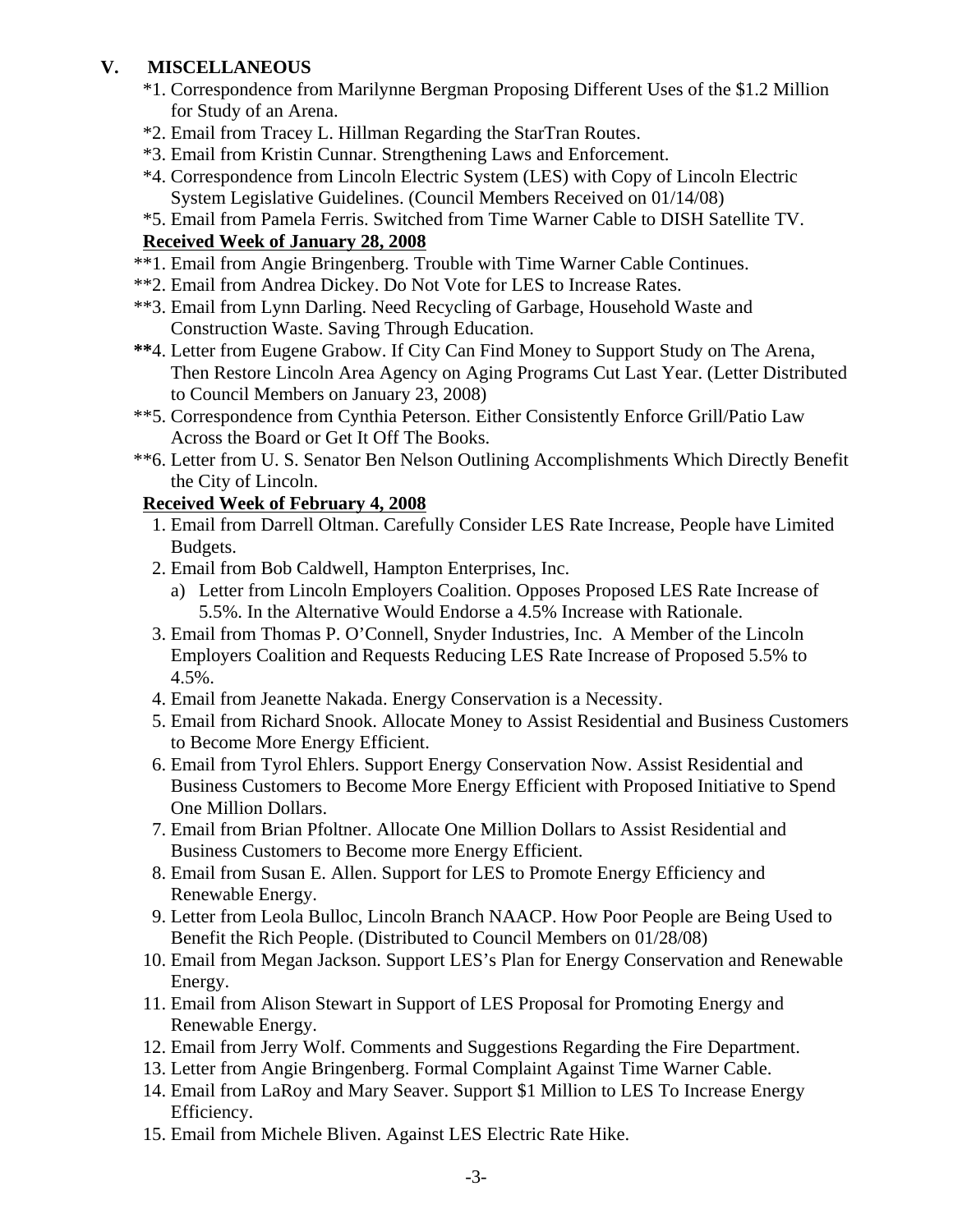- 16. Email from John Philip Johnson. Support \$1 Million to LES To Increase Energy Efficiency.
- 17. Email from Doug Obermueller, Universal Cold Storage. Agree with Employer Coalition that LES Should Reduce Planned Rate Increase.
- 18. Email from John Baumgartner, ADM Lincoln. Agree with Employer Coalition that LES Should Reduce Planned Rate Increase.
- 19. Email from Jimmy Carlson, AGP Grain Marketing. Agree with Employer Coalition that LES Should Reduce Planned Rate Increase.
- 20. Email from Mary King. Support \$1 Million to LES To Increase energy Efficiency.
- 21. Email from Gerise Herndon. Support LES Proposal for Rate Increase Supporting Renewable Energy.
- 22. Email from Dan Granatowicz, Veyance Technologies, Inc. Agree with Employer Coalition that LES Should Reduce Planned Rate Increase.
	- a. Lincoln Employers Coalition Position Statement.
- 23. Email from Carla Ahlschwede. Allocate \$1 Million to LES to Assist Customers to Become More Energy Efficient.
- 24. Email from Bob and Sally Stoddard. Allocate \$1 Million to LES for Assisting Customers to Become More Energy Efficient.
- 25. Email from Ashley Barber. Allocate \$1 Million to Assist LES Customers to Become More Energy Efficient.
- 26. Email from Lois Dam. Support LES Proposal to Spend \$1 Million to Assist LES Customers to Become More Energy Efficient.
- 27. Email from Corinne Kolm. Allocate \$1 Million to Assist LES Customers to Become More Energy Efficient.
- 28. Email from Ben Yancer. Allocate \$1 Million to Assist LES Customers to Become More Energy Efficient.
- 29. Email from Joan Phelan. Support LES Proposal to Spend \$1 Million to Assist Customers to Become More Energy Efficient.
- 30. Email from Patricia Kitchen. Not Surprised on LES 5.5% Increase Proposal When They Spend Extremely Wastefully. Example of  $19<sup>th</sup>$  and Alvo Road to NW  $12<sup>th</sup>$  and Alvo Road.
- 31. Email from Sara Winn. Support Allocating \$1 Million to LES to Assist Customers to Become More Energy Efficient.
- 32. Correspondence from Butler, Galter, O'Brien & Boehm Law Firm Regarding Application of Peking Palace Lincoln, NE For A Class I Liquor License and Manager Application.
- 33. LES Letter and Correspondence in Response to Mr. Claude Reyman's Letter of January 20, 2008. (Council Members Received Copies in Thursday Packets of 01/31/08)
- 34. Email from Phil Corkill, Pegler Sysco Company. Supports the Lincoln Employers Coalition Statement on LES Rate Increases.

# **VI. ADJOURNMENT**

### **\*Held over from 01/21/08 \*\*Held over from 01/28/08**

W:\FILES\CITYCOUN\WP\da020408.wpd.mmm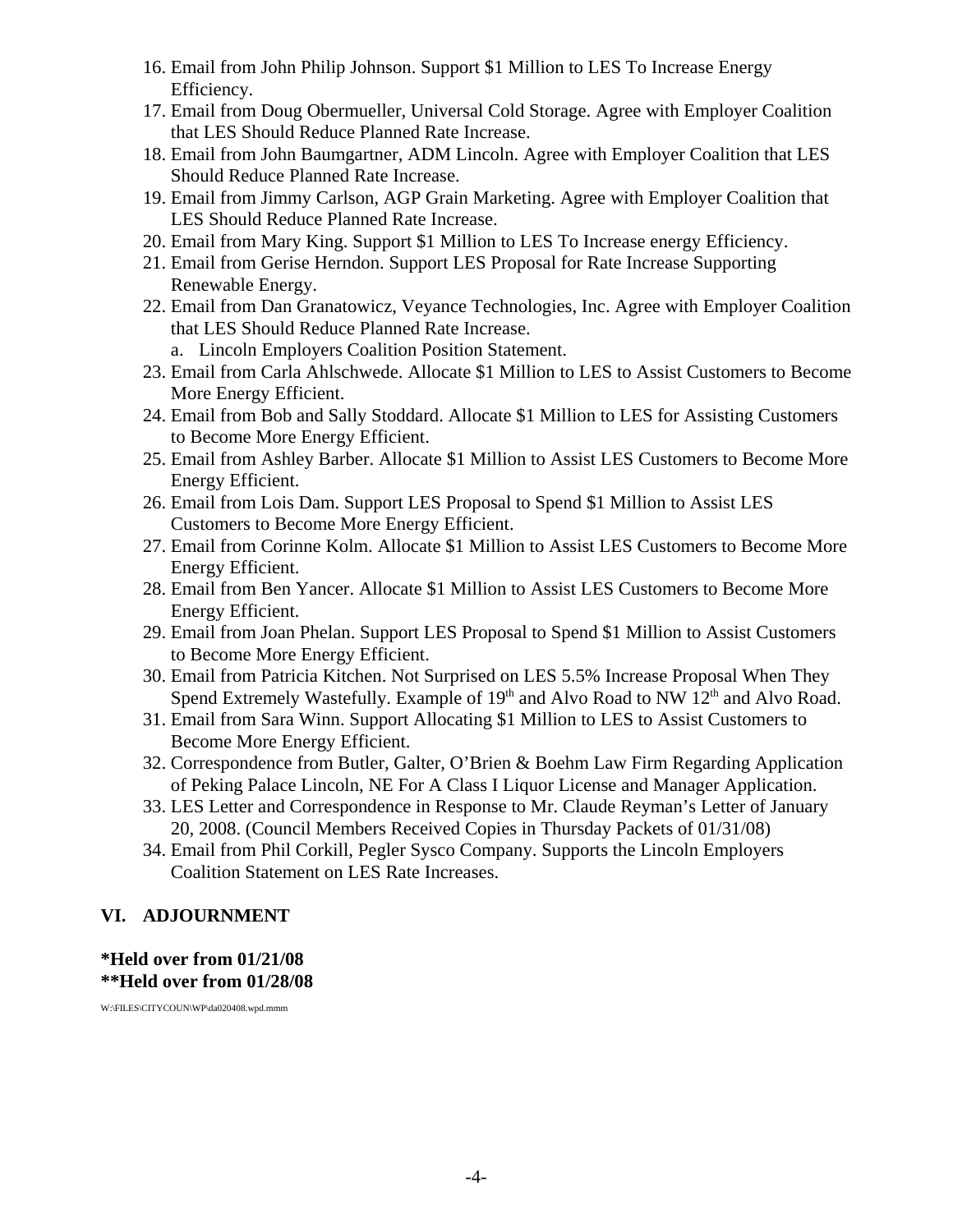### **DIRECTORS' MEETING MINUTES MONDAY, FEBRUARY 4, 2008 11:00 A.M. COUNTY/CITY BUILDING CONFERENCE ROOM 113**

**Council Members Present:** Dan Marvin, Chair; Robin Eschliman, Vice-Chair; Jon Camp**,**  Ken Svoboda, John Spatz

**Council Members Absent:** Jonathan Cook, Doug Emery

**Others Present:** Mayor Chris Beutler, Rick Hoppe, Trish Owen, Denise Pearce, Lin Quenzer, Mayor's Office; City Clerk Joan Ross; Dana Roper, City Attorney; Directors and Department Heads; and Tammy Grammer, City Council Staff.

Meeting convened at 11:05 a.m.

Location Announcement of the Nebraska Open Meetings Act: A Copy of the Nebraska Open Meetings Act is Located on the Wall at the Rear of this Room.

#### **I. MAYOR -**

Mayor Chris Beutler introduced Mike Lang our new Economic Development person within the Mayor's Office is now on board. He has asked him to start working right away on the Streamline Development process working with other city departments. Mr. Marvin welcomed Mike (Lang) to the City of Lincoln.

 In conjunction with streamlining and facilitating the development process and the aspect of it may involve the physical location of certain subunits of departments. A couple of weeks ago the Building Commission briefed him on certain plans they're thinking about with respect to the third floor of this building. He asked them to delay it a little bit for their consideration of what happens on the third floor to give us an opportunity to have some input just in case we develop a need in the streamlining process to get some people in a closer proximity with other departments. So, we would ask the consideration with respect to those of you who might be on the Public Building Commission of having an opportunity to get things together so we know.

There was discussion about Alvo Road which is on Council Agenda today. Mayor Beutler commented they went back and forth with a variety of parties for a long period of time and time is now getting very short for them in terms of getting this all done by the time school year begins. So, he's hoping that unless you have serious objections to it that you can facilitate the process on it and allow them to pass for the sake of moving a very complicated process forward. Mr. Marvin asked if the County has done their end in terms of ramifying whatever agreements need to be done? Mayor Beutler responded yes.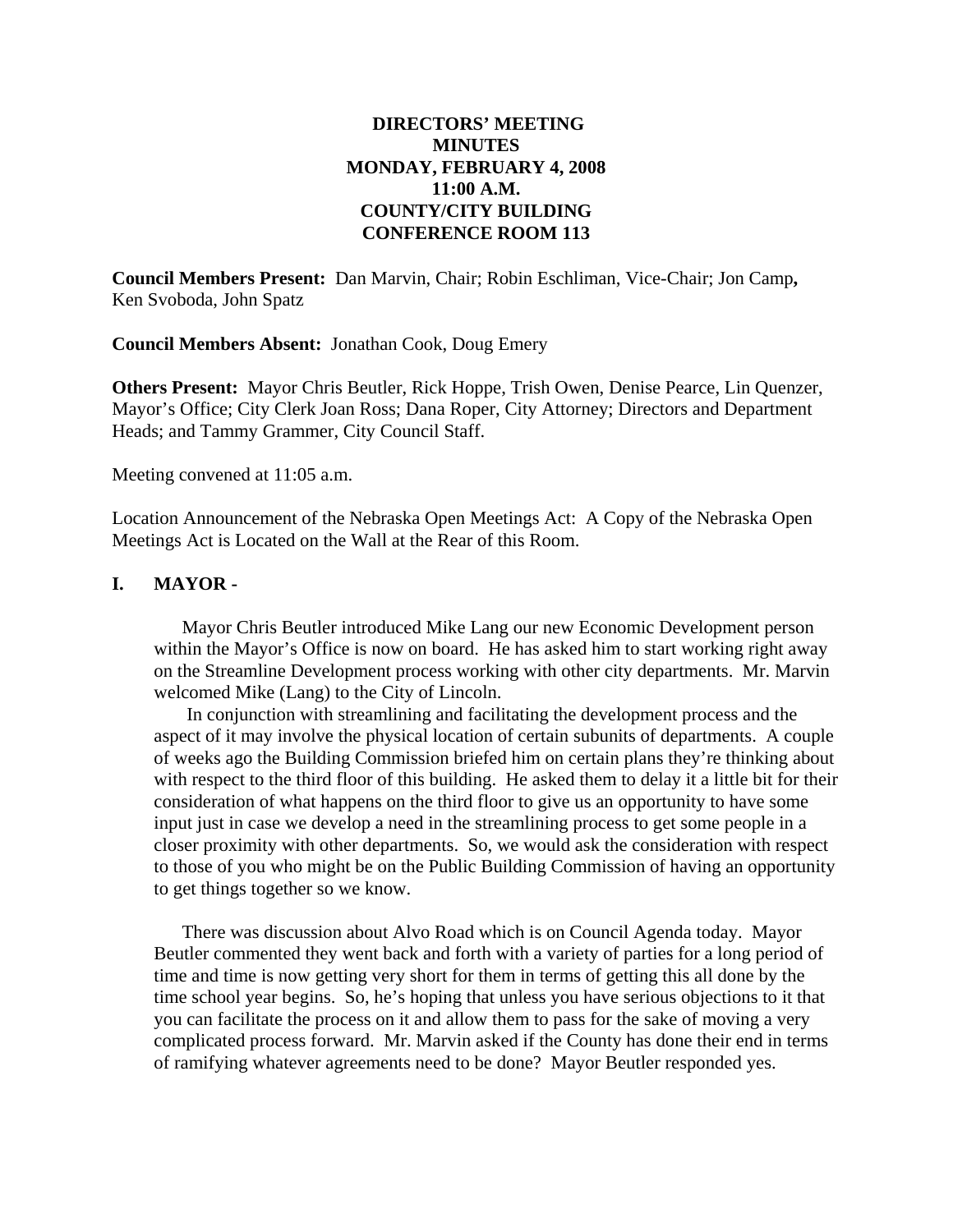We are moving ahead on the Legislative issues. The Urban Growth Bond Bill topped right out of committee so it's on the floor of the legislature and we're proceeding to work with our people at the Legislature to line up a priority bill status for it to figure out how it will be definitely heard this session. The Arena bill has been scheduled for committee hearing this Wednesday and hopefully we can get this bill up on the floor, so those are our two main efforts over there for now.

- \*1. NEWS RELEASE RE: Mayor Presents December Award of Excellence to Investigators Gregory Sims and Larry Bratt of the Lincoln Police Department. - NO COMMENTS
- \*2. NEWS RELEASE RE: Open House Planned on Storm Drain Improvements on 01/22/05, 5:00 p.m. at Holmes Elementary School. - NO COMMENTS
- \*3. NEWS ADVISORY RE: Mayor Beutler Holding News Conference on 01/17/08 at 10:00 a.m. - Topics Include Impact Fees and Sale of City Property. - NO COMMENTS
- \*4. Snow/Traffic Conditions Report 01/16/08 at 4:00 p.m. NO COMMENTS
- \*5. NEWS RELEASE RE: City Sells Cornhusker Conference Center. NO COMMENTS
- \*6. NEWS RELEASE RE: Mayoral Committee to Review Impact Fees. NO **COMMENTS**
- \*7. Snow/Traffic Conditions Report 01/17/08 at 5:00 a.m. NO COMMENTS
- \*8. NEWS RELEASE RE: City Removes Blockage in Sanitary Sewer Line. NO **COMMENTS**

#### **Received Week of January 28, 2008**

- \*\*1. NEWS ADVISORY RE: Mayor Beutler's Public Schedule for Week of January 19 25, 2008 (Delivered to Council Members on 01/18/08). - NO COMMENTS
- \*\* 2. NEWS ADVISORY RE: Announcement of City of Lincoln Recognized for Services to Young People on 01/24/08 at 9:00 a.m. - NO COMMENTS
- \*\* 3. NEWS RELEASE RE: Lincoln Names One of Nation's 100 Best Communities for Young People. - NO COMMENTS
- \*\*4. NEWS RELEASE RE: Tree Removal Part of Traffic Safety Project. NO **COMMENTS**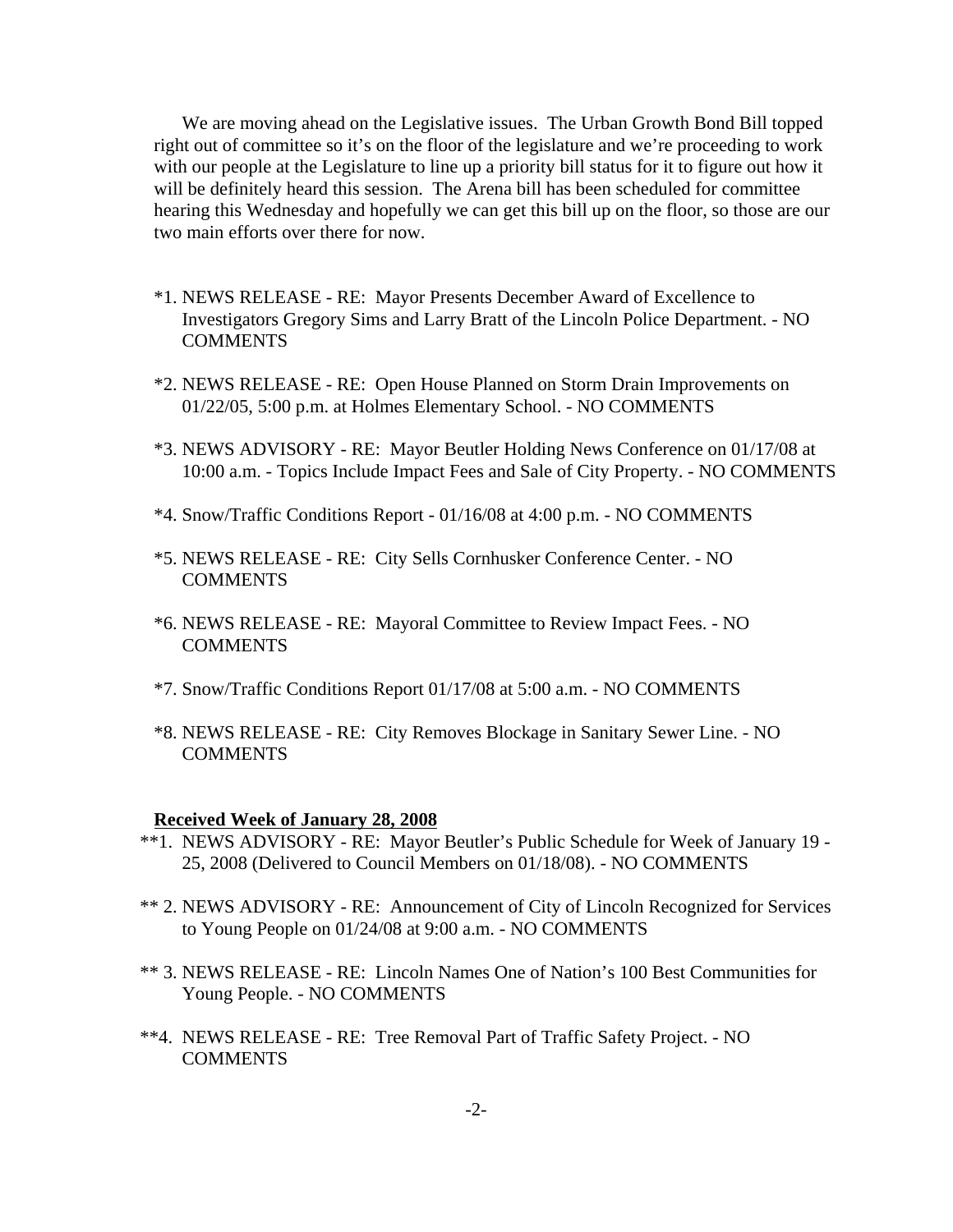- \*\*5. NEWS RELEASE RE: Public Invited to Open House on 2007 Wastewater Master Plan Update. - NO COMMENTS
- \*\* 6. Washington Report January 18, 2008. NO COMMENTS

#### **Received Week of February 4, 2008**

- 1. NEWS ADVISORY RE: Mayor Beutler Joined by Rick Carter and Douglas Ewald will Discuss Earned Income Tax Credits at a News Conference on 01/31/08 at 10:00 a.m. at the Bennett Martin Library,  $14<sup>th</sup> \& 'N'$  Streets. - NO COMMENTS
- 2. NEWS RELEASE RE: Mayor Beutler Promotes Free Tax Assistance. NO **COMMENTS**
- 3. Snow/Traffic Condition Report 01/29/08 at 11:30 a.m. NO COMMENTS
- 4. Washington Report January 25, 2008. NO COMMENTS

### **II. DIRECTORS -** DIRECTORS NO COMMENTS

#### **CITY ATTORNEY -**

 **\*\***1. Letter to City Attorney, Dana Roper, from Aquila Gas Company - RE: Aquila Including Insert from a Local Heating and Plumbing contractor with the November 2007 Gas Bills. - NO COMMENTS

#### **FINANCE/BUDGET** -

- 1. January Sales Tax Reports: NO COMMENTS
	- a) Actual Compared to Projected Sales Tax Collections;
	- b) Gross Sales Tax Collections with Refunds Added Back In. 2002-2003 Through 2007-2008;
	- c) Net Sales Tax Collections. 2002-2003 Through 2007-2008; and
	- d) Sales Tax Refunds. 2002-2003 Through 2007-2008.

### **FINANCE/TREASURER -**

\*\*1. Monthly City Cash Report. - NO COMMENTS

#### **HEALTH -**

\*1. NEWS RELEASE - RE: Flu Shots Encourages and Still Available. - NO **COMMENTS** 

### **PLANNING** -

 1. Annexation by Final Plat - Waterford Estates - Effective October 15, 2007 - 93.00 Acres. - NO COMMENTS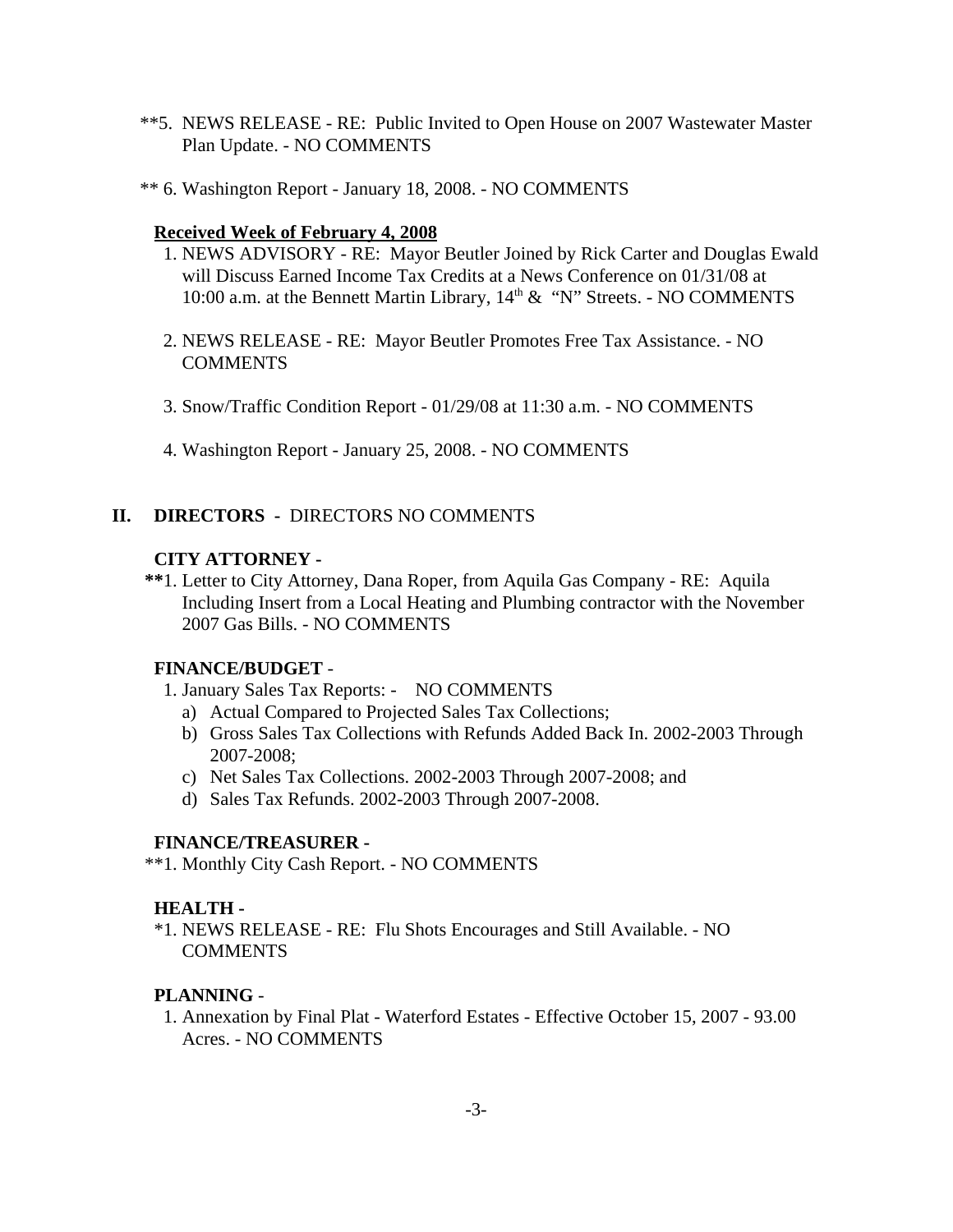#### **PLANNING COMMISSION** -

1. Action by Planning Commission, January 30, 2008. - NO COMMENTS

#### **PLANNING COMMISSION FINAL ACTION .....**

- \*1. Waiver #07010 Sidewalks, Hendrick's 4th Addition, 6501 Cornhusker Highway Resolution #07010. - NO COMMENTS
- \*2. Special Permit #07054 Accessory Building to be Used as Dwelling for Domestic Employee - East Side of So. 113<sup>th</sup> Street, About One-Half Mile South of A Street -Resolution No. PC-01092. - NO COMMENTS
- $*3$ . Special Permit #04044A North Creek Villas Community Unit Plan No. 27<sup>th</sup> Street & Fletcher Avenue - Resolution No. PC-01091. - NO COMMENTS

#### **PUBLIC WORKS & UTILITIES** -

- \*1. Response to Robin Eschliman from Wayne Teten on Snow Removal Responsibilities. NO COMMENTS
- \*2. Response to Don Thomas, County Engineer, from Roger Figard, City Engineer RE: Crashes at the Intersection of Yankee Hill Road & So.  $56<sup>th</sup>$  Street. - NO **COMMENTS**
- $*3$ . Correspondence from Kris Humphrey RE: Removal of Trees Between  $9<sup>th</sup>$  &  $10<sup>th</sup>$ Streets South of Van Dorn. - NO COMMENTS

#### **STARTRAN -**

1. Letter to Tracey Hillman - RE: The Upcoming StarTran Route/Schedule Changes (Distributed to Council Members on 01/25/08). - NO COMMENTS

#### **III. CITY CLERK -**

City Clerk Joan Ross stated on their Agenda today, Items 1 & 2 will be called together. [*#1 - Application of Smith Enterprises, Inc. dba Jackpot Convenience Store for a Class D liquor license at 501 West A Street.; and #2 - Manager application of Dean H. Smith for Smith Enterprises, Inc. dba Jackpot Convenience Store at 501 West A Street.]* 

Items 5, 6, & 7 will be called together. *[#5, 08R-24, Approving the Development and Conditional Zoning Agreement between the City and HOOG GEBOUW EAST LLC relating* to the development of property generally located at N. 84<sup>th</sup> and Holdrege Streets.; #6, 08-7, *Change of Zone 07059-Application of Holdrege Investors LLC and Morning Glory Estates Association, Inc. for a change of zone from O-3 Office Park District to B-2 Planned Neighborhood Business District, and from B-2 Planned Neighborhood Business District to O-3 Office Park District on property generally located at N. 84<sup>th</sup> Street and Holdrege Street.; and #7, 08R-25, Use Permit No. 128B - Application of Holdrege Investors LLC and*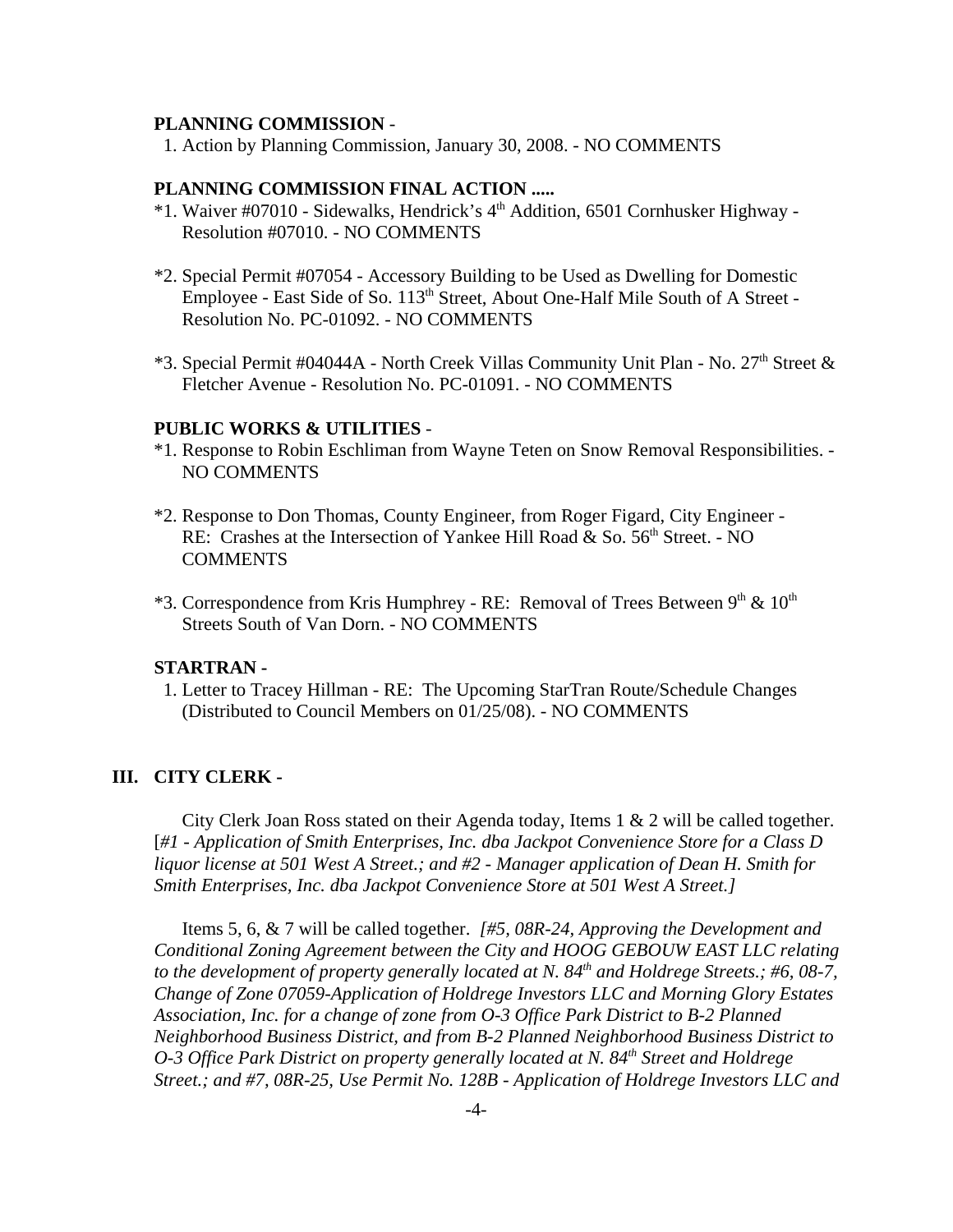*Morning Glory Estates Association, Inc. to amend the existing use permit to change approved office use to hotel, restaurant and retail uses, and to increase the maximum height in the B-2 district from 40' to 45' on property generally located at N. 84<sup>th</sup> Street and Holdrege Street.]* 

Item 12 under 'Public Hearing-Resolutions' will be introduced by John Spatz. *[#12, 08R-31, Designating the City of Lincoln as a Preserve America Community as a means to support preservation, economic development, and community revitalization of historic resources.]* 

For Item 13, Mr. Marvin introduced it so he would have to pass the gavel. Mr. Marvin asked Denise Pearce if she had any update on Item 13 as regards to the Legislature? Ms. Pearce responded they are debating it this morning, she has somebody in Law watching it for her and they will let her know. Mr. Marvin noted there's potential that Denise (Pearce) does not seem to think that there is much point voting on this if the Legislature just winds up. *[#13, 08 R-32, Supporting passage of LB 235 with its financial incentives by the State Legislature to encourage film production within the State of Nebraska.]* 

Mr. Camp mentioned that he's going to do a reconsideration of their vote from last week on the  $70<sup>th</sup>$  & Shamrock Road situation. He has been in touch with the attorneys on both sides, apparently last week all of the residents had come together and agreed, they want to come forward with the CUP so interesting developments.

#### **IV. COUNCIL REQUESTS/CORRESPONDENCE** - COUNCIL NO COMMENTS

#### **JON CAMP -**

- \*\*1. Correspondence from Richard Blair RE: Concern with City Using 1 Million Dollars to Help Study a Proposed Arena. - NO COMMENTS
- \*\*2. Correspondence from InterLinc: Council Feedback, Amsberry RE: Question on Price of Property Sold to Marriott and Totally Opposed to the Convention Center. Who Will End Up Paying? - NO COMMENTS

#### **V. MISCELLANEOUS -**

- \*1. Correspondence from Marilynne Bergman RE: Proposing Different Uses of the \$1.2 Million for Study of an Arena. - NO COMMENTS
- \*2. Email from Tracey L. Hillman RE: The StarTran Routes. NO COMMENTS
- \*3. Email from Kristin Cunnar RE: Strengthening Laws and Enforcement. NO **COMMENTS**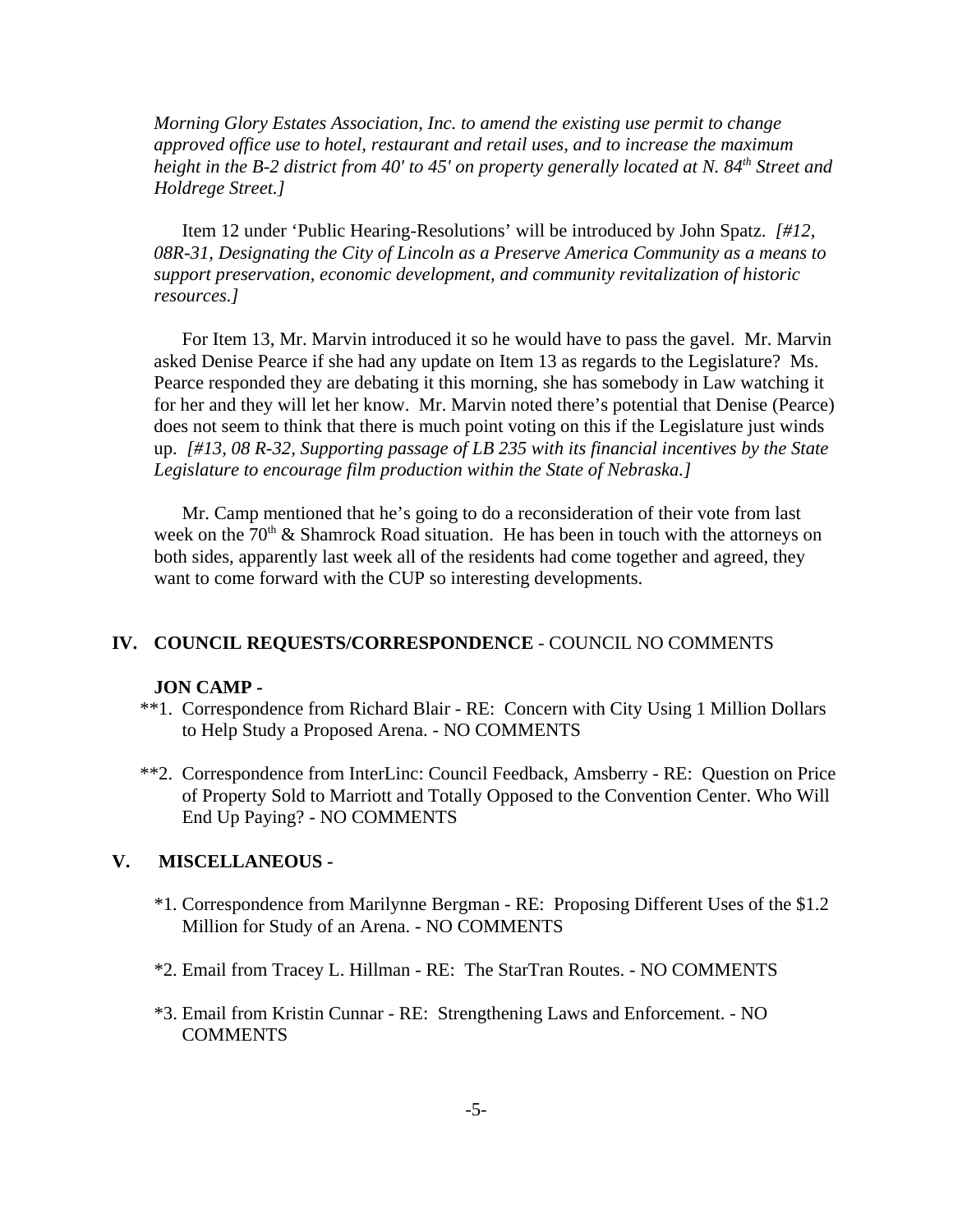- \*4. Correspondence from Lincoln Electric System (LES) with Copy of Lincoln Electric System Legislative Guidelines (Council Members Received on 01/14/08). - NO COMMENTS
- \*5. Email from Pamela Ferris RE: Switched from Time Warner Cable to DISH Satellite TV. - NO COMMENTS

#### **Received Week of January 28, 2008**

- \*\*1. Email from Angie Bringenberg RE: Trouble with Time Warner Cable Continues. NO COMMENTS
- \*\*2. Email from Andrea Dickey RE: Do Not Vote for LES to Increase Rates. NO **COMMENTS**
- \*\*3. Email from Lynn Darling RE: Need Recycling of Garbage, Household Waste & Construction Waste - Saving Through Education. - NO COMMENTS
- **\*\***4. Letter from Eugene Grabow RE: If City Can Find Money to Support Study on The Arena, Then Restore Lincoln Area Agency on Aging Programs Cut Last Year (Letter Distributed to Council Members on 01/23/08). - NO COMMENTS
- \*\*5. Correspondence from Cynthia Peterson RE: Either Consistently Enforce Grill/Patio Law Across the Board or Get It Off The Books. - NO COMMENTS
- \*\*6. Letter from U. S. Senator Ben Nelson RE: Outlining Accomplishments Which Directly Benefit the City of Lincoln. - NO COMMENTS

#### **Received Week of February 4, 2008**

- 1. Email from Darrell Oltman RE: Carefully Consider LES Rate Increase, People have Limited Budgets. - NO COMMENTS
- 2. Email from Bob Caldwell, Hampton Enterprises, Inc. NO COMMENTS
	- a) Letter from Lincoln Employers Coalition Opposes Proposed LES Rate Increase of 5.5%. In the Alternative Would Endorse a 4.5% Increase with Rationale. - NO **COMMENTS**
- 3. Email from Thomas P. O'Connell, Snyder Industries, Inc. RE: A Member of the Lincoln Employers Coalition and Requests Reducing LES Rate Increase of Proposed 5.5% to 4.5%. - NO COMMENTS
- 4. Email from Jeanette Nakada RE: Energy Conservation is a Necessity. NO **COMMENTS**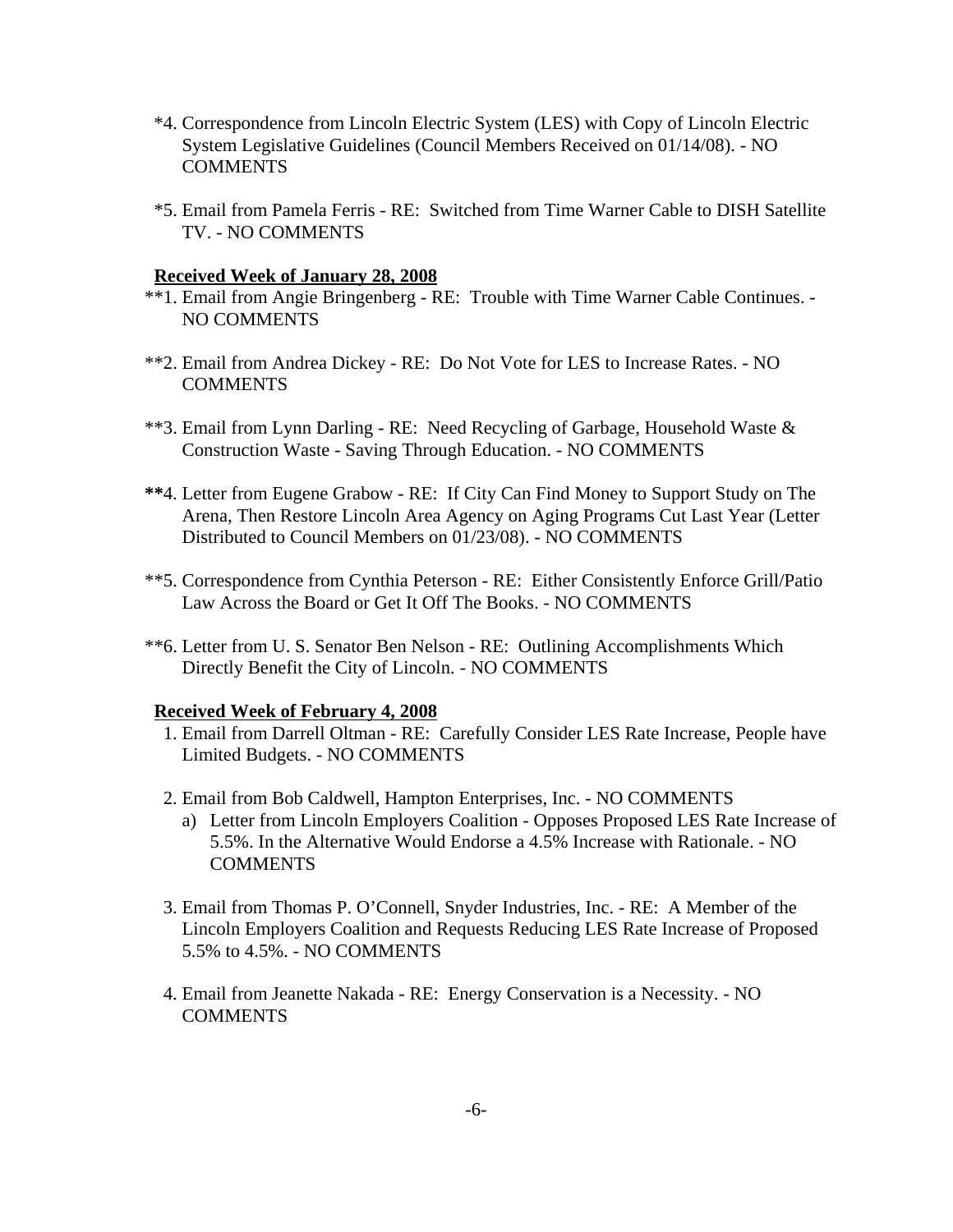- 5. Email from Richard Snook RE: Allocate Money to Assist Residential and Business Customers to Become More Energy Efficient. - NO COMMENTS
- 6. Email from Tyrol Ehlers RE: Support Energy Conservation Now. Assist Residential and Business Customers to Become More Energy Efficient with Proposed Initiative to Spend One Million Dollars. - NO COMMENTS
- 7. Email from Brian Pfoltner RE: Allocate One Million Dollars to Assist Residential and Business Customers to Become more Energy Efficient. - NO COMMENTS
- 8. Email from Susan E. Allen RE: Support for LES to Promote Energy Efficiency and Renewable Energy. - NO COMMENTS
- 9. Letter from Leola Bulloc, Lincoln Branch NAACP RE: How Poor People are Being Used to Benefit the Rich People (Distributed to Council Members on 01/28/08). - NO **COMMENTS**
- 10. Email from Megan Jackson RE: Support LES's Plan for Energy Conservation and Renewable Energy. - NO COMMENTS
- 11. Email from Alison Stewart RE: In Support of LES Proposal for Promoting Energy and Renewable Energy. - NO COMMENTS
- 12. Email from Jerry Wolf RE: Comments and Suggestions on the Fire Department. NO **COMMENTS**
- 13. Letter from Angie Bringenberg RE: Formal Complaint Against Time Warner Cable. NO COMMENTS
- 14. Email from LaRoy & Mary Seaver RE: Support \$1 Million to LES To Increase Energy Efficiency. - NO COMMENTS
- 15. Email from Michele Bliven RE: Against LES Electric Rate Hike. NO COMMENTS
- 16. Email from John Philip Johnson RE: Support \$1 Million to LES To Increase Energy Efficiency. - NO COMMENTS
- 17. Email from Doug Obermueller, Universal Cold Storage RE: Agree with Employer Coalition that LES Should Reduce Planned Rate Increase. - NO COMMENTS
- 18. Email from John Baumgartner, ADM Lincoln RE: Agree with Employer Coalition that LES Should Reduce Planned Rate Increase. - NO COMMENTS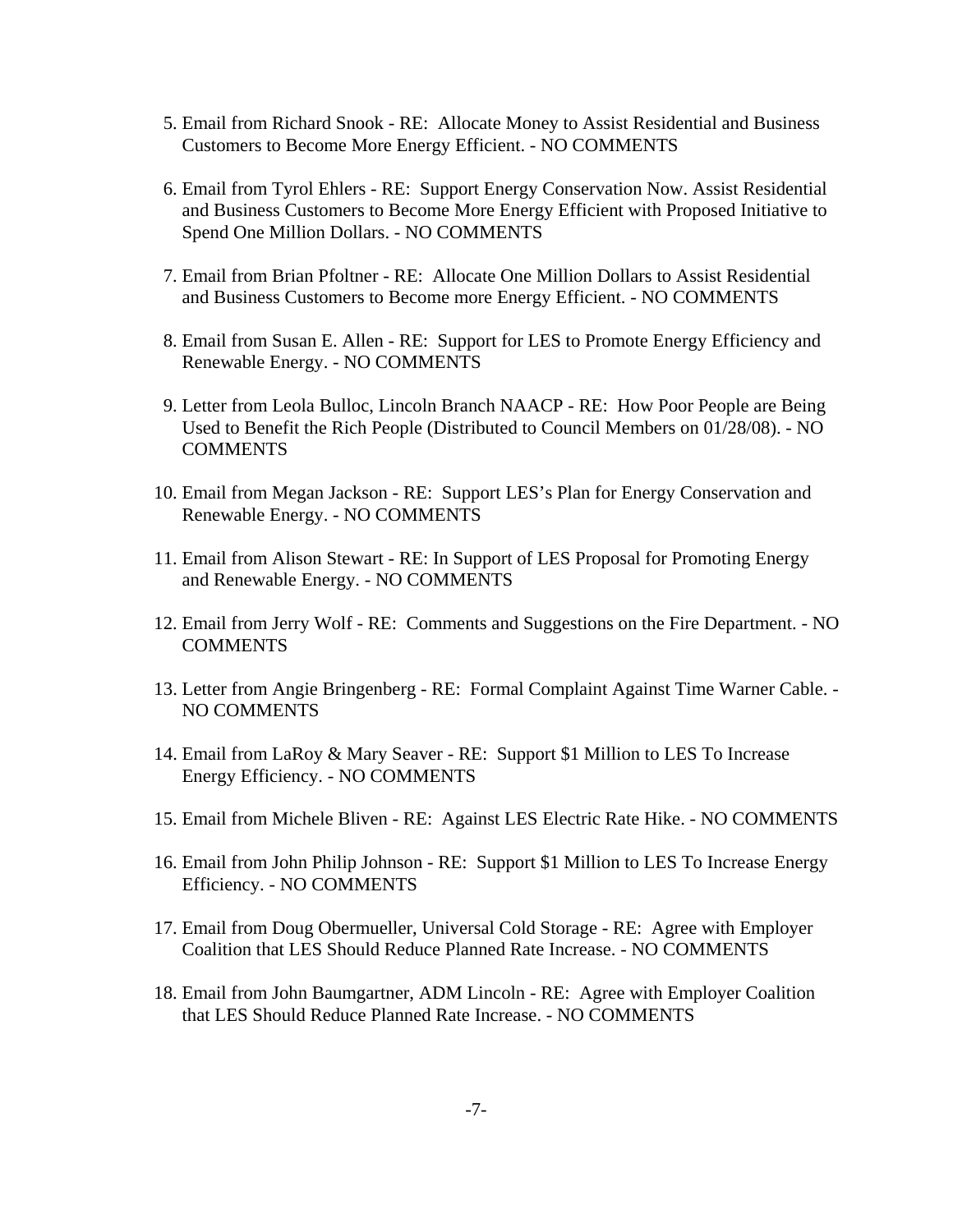- 19. Email from Jimmy Carlson, AGP Grain Marketing RE: Agree with Employer Coalition that LES Should Reduce Planned Rate Increase. - NO COMMENTS
- 20. Email from Mary King RE: Support \$1 Million to LES To Increase energy Efficiency. - NO COMMENTS
- 21. Email from Gerise Herndon RE: Support LES Proposal for Rate Increase Supporting Renewable Energy. - NO COMMENTS
- 22. Email from Dan Granatowicz, Veyance Technologies, Inc. RE: Agree with Employer Coalition that LES Should Reduce Planned Rate Increase. - NO COMMENTS a. Lincoln Employers Coalition Position Statement. - NO COMMENTS
- 23. Email from Carla Ahlschwede RE: Allocate \$1 Million to LES to Assist Customers to Become More Energy Efficient. - NO COMMENTS
- 24. Email from Bob & Sally Stoddard RE: Allocate \$1 Million to LES for Assisting Customers to Become More Energy Efficient. - NO COMMENTS
- 25. Email from Ashley Barber RE: Allocate \$1 Million to Assist LES Customers to Become More Energy Efficient. - NO COMMENTS
- 26. Email from Lois Dam RE: Support LES Proposal to Spend \$1 Million to Assist LES Customers to Become More Energy Efficient. - NO COMMENTS
- 27. Email from Corinne Kolm RE: Allocate \$1 Million to Assist LES Customers to Become More Energy Efficient. - NO COMMENTS
- 28. Email from Ben Yancer RE: Allocate \$1 Million to Assist LES Customers to Become More Energy Efficient. - NO COMMENTS
- 29. Email from Joan Phelan RE: Support LES Proposal to Spend \$1 Million to Assist Customers to Become More Energy Efficient. - NO COMMENTS
- 30. Email from Patricia Kitchen RE: Not Surprised on LES 5.5% Increase Proposal When They Spend Extremely Wastefully - Example of  $19<sup>th</sup>$  & Alvo Road to NW  $12<sup>th</sup>$  & Alvo Road. - NO COMMENTS
- 31. Email from Sara Winn RE: Support Allocating \$1 Million to LES to Assist Customers to Become More Energy Efficient. - NO COMMENTS
- 32. Letter & Material from Butler, Galter, O'Brien & Boehm Law Firm RE: Application of Peking Palace Lincoln, NE For A Class I Liquor License and Manager Application. - NO COMMENTS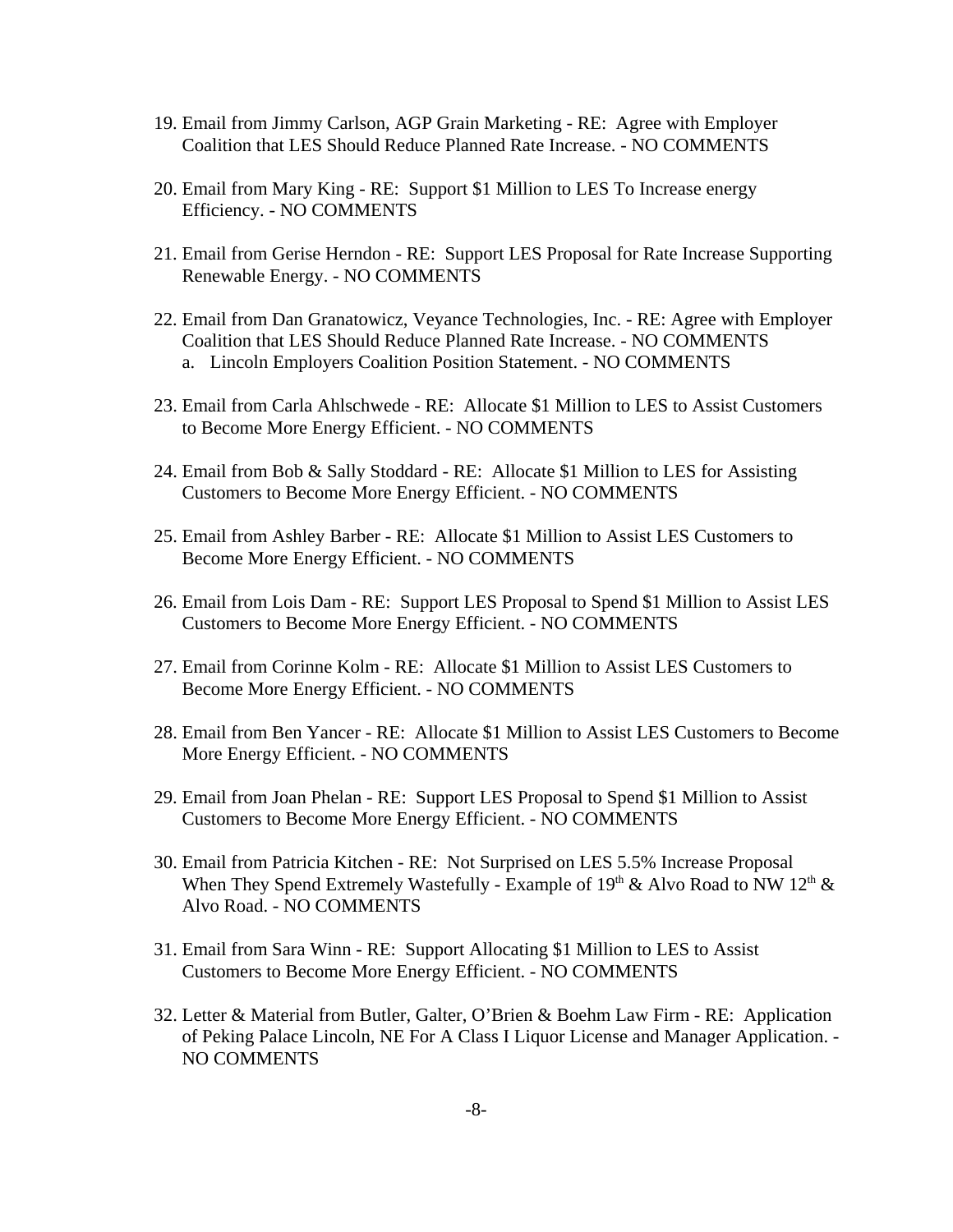- 33. Letter & Material from LES in Response to Claude Reyman's Letter of 01/20/08 (Council Members Received Copies in Thursday Packets of 01/31/08). - NO **COMMENTS**
- 34. Email from Phil Corkill, Pegler Sysco Company RE: Supports the Lincoln Employers Coalition Statement on LES Rate Increases. - NO COMMENTS

# **AD D E N D U M - (February 4th)**

# **I. MAYOR -**

1. NEWS ADVISORY - RE: Mayor Beutler's Public Schedule Week of February 2 through February 8, 2008 - Schedule subject to change. - NO COMMENTS

### **II. CITY CLERK -** NONE

# **III. CORRESPONDENCE -**

### **A. COUNCIL REQUESTS/CORRESPONDENCE** - NONE

### **B. DIRECTORS AND DEPARTMENT HEADS -** NONE

### **C. MISCELLANEOUS -**

- 1. E-Mail from Margaret J. Vrana RE: Support renewable energy. NO COMMENTS
- 2. E-Mail rom Benjamin Barber RE: In Support of Energy Conservation Efforts. NO **COMMENTS**
- 3. E-Mail from Sara Friedman RE: LES rate increase. NO COMMENTS
- 4. E-Mail from Louann Jahde RE: Support energy conservation. NO COMMENTS
- 5. E-Mail from Tyler Mainquist RE: Support energy conservation. NO COMMENTS
- 6. E-Mail from Ron & Susan Samson RE: Rate Increase. NO COMMENTS
- 7. E-Mail from Justin Kemerling RE: Support energy conservation. NO COMMENTS
- 8. E-Mail from Nancy Comer RE: Energy efficiency. NO COMMENTS
- 9. E-Mail from Kendall Weyers RE: LES Budget. NO COMMENTS
- 10. E-Mail from Thomas Radtke, Yoga, Body & Balance RE: Energy Alternatives. NO **COMMENTS**
- 11. E-Mail from Nanne Olds RE: Please support LES and its energy conservation plans. NO COMMENTS
- 12. E-Mail from Gene Hanlon RE: LES Budget. NO COMMENTS
- 13. E-Mail from J. Eileen Durgin-Clinchard RE: LES proposed rate hike. NO COMMENTS
- 14. E-Mail from Dennis Keim RE: LES Conservation and Renewables Funding. NO **COMMENTS**